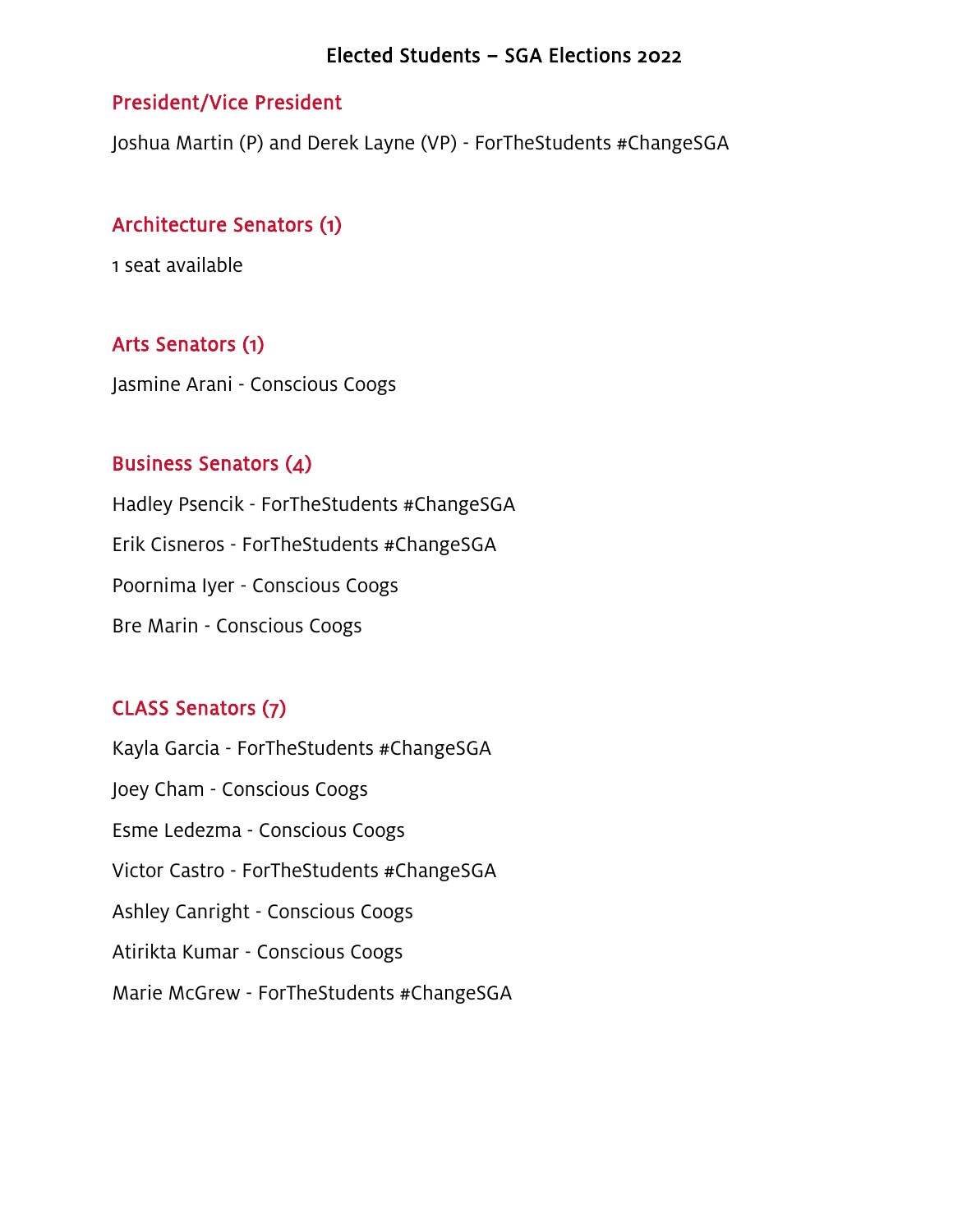## Education Senators (2)

Eva Patrick - ForTheStudents #ChangeSGA Gabriela Hamdieh - Conscious Coogs

#### Engineering Senators (3)

Timothy Healey - ForTheStudents #ChangeSGA Evan Buisson - ForTheStudents #ChangeSGA 1 seat available

#### HRM Senator(1)

Nicholar Varcados - ForTheStudents #ChangeSGA

#### Honors Senators (2)

Tuyen Le - Conscious Coogs Jadyn Winsett - ForTheStudents #ChangeSGA

### Law Senator(1)

Mikel Moore - ForTheStudents #ChangeSGA

## NSM Senators (4)

Mary Potestas - Conscious Coogs Jay Viera - ForTheStudents #ChangeSGA Salik Faisal - Conscious Coogs Brandon Hayes - ForTheStudents #ChangeSGA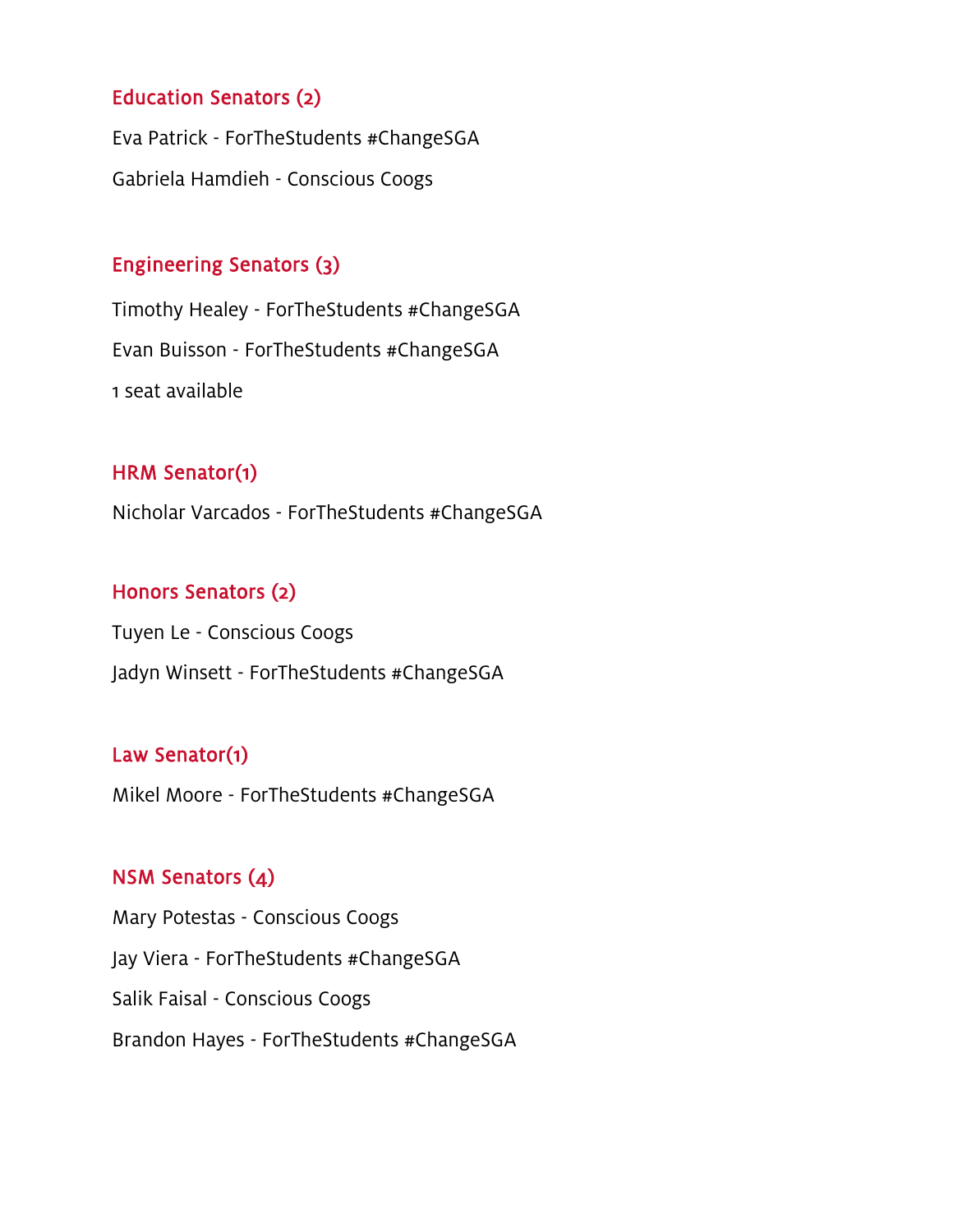# Technology Senators (4)

Doug Yowell - ForTheStudents #ChangeSGA;

3 seats available

# College of Nursing (1)

1 seat available

# College of Pharmacy (1)

1 seat available

# College of Optometry (1)

1 seat available

## College of Medicine (1)

1 seat available

### Graduate College of Social Work (1)

1 seat available

#### Exploratory Studies (2)

2 seats available

## Hobby School of Public Affairs (1)

1 seat available

#### Graduate Senator-at-Large (4)

Barbara Lomeli - Conscious Coogs Sandra Ortiz - Conscious Coogs 2 seats available